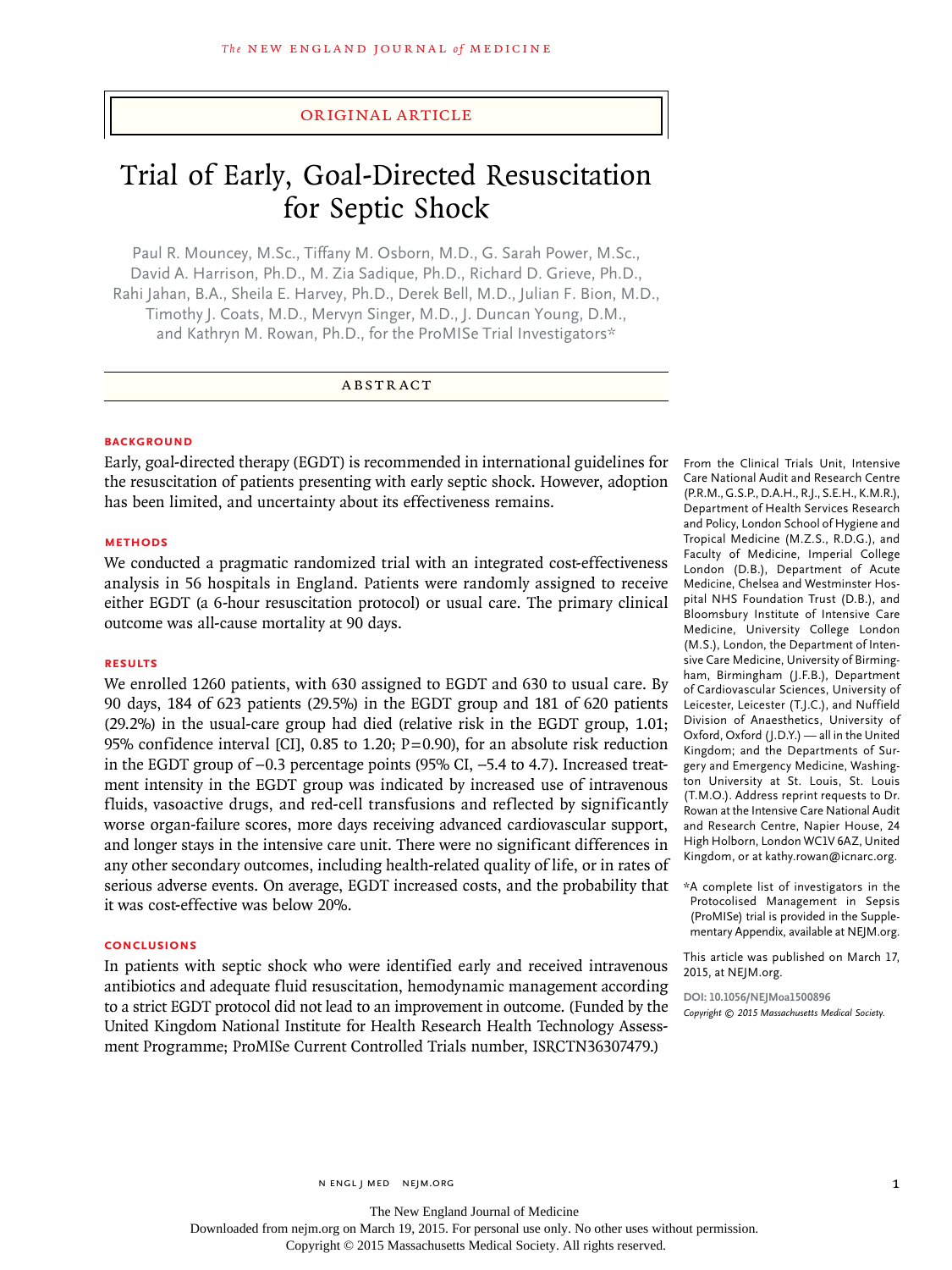THE INCIDENCE OF SEVERE SEPSIS AND septic shock in adults is estimated to range from 56 to 91 per 100,000 population per year.<sup>1</sup> Affected patients have high rates of death, septic shock in adults is estimated to range from 56 to 91 per 100,000 population per complications, and resource utilization.<sup>2-5</sup>

Since 2002, the Surviving Sepsis Campaign (SSC) has promoted best practice, including early recognition, source control, appropriate and timely antibiotic administration, and resuscitation with intravenous fluids and vasoactive drugs.<sup>6-8</sup> Resuscitation guidance is largely based on a 2001 singlecenter, proof-of-concept study by Rivers et al., which indicated that protocolized delivery of 6 hours of early, goal-directed therapy (EGDT) to patients presenting to the emergency department with early septic shock reduced hospital mortality and hospital stay.<sup>9</sup> Such therapy aims to optimize tissue oxygen transport with the use of continuous monitoring of prespecified physiological targets — central venous pressure, mean arterial pressure, and central venous oxygen saturation  $(Scvo<sub>2</sub>)$  — to guide delivery of intravenous fluids, vasoactive drugs, and red-cell transfusions.

However, despite the SSC recommendations, the adoption of EGDT has been limited, with concern about the external validity of results from a single center, the complexity of delivery, the potential risks of the components, and resources required for implementation.<sup>10,11</sup>

To address these concerns, multicenter trials of EGDT were conducted in the United States (Protocolized Care for Early Septic Shock [ProCESS] trial),12 Australasia (Australasian Resuscitation in Sepsis Evaluation [ARISE] trial),<sup>13</sup> and England (Protocolised Management in Sepsis [ProMISe] trial). In all three trials, harmonized methods<sup>14</sup> were used to permit subsequent meta-analysis of data from individual patients.<sup>15</sup> The two published studies<sup>12,13</sup> reported no benefit for EGDT. However, both reported lower-than-anticipated mortality, with a 60-day in-hospital mortality of 18.9% (as compared with an anticipated rate of 30 to 46%) in the ProCESS trial and 90-day mortality of 18.8% (as compared with an anticipated rate of 38%) in the ARISE trial. Consequently, neither trial could rule out the potential for a 20% relative reduction in 90-day mortality for EGDT, as compared with usual care, with a relative risk of 0.94 (95% confidence interval [CI], 0.77 to 1.15) in the ProCESS trial and a relative risk of 0.98 (95% CI, 0.80 to 1.21) in the ARISE trial. We based samplesize calculations for the ProMISe study on a relative risk reduction of 20%.

The ProMISe study, which was conducted in a setting in which the reported mortality for septic shock is high and was designed with an integrated economic evaluation, tested the hypothesis that the 6-hour EGDT resuscitation protocol is superior, in terms of clinical and cost-effectiveness measures, to usual care in patients presenting with early septic shock to National Health Service (NHS) emergency departments in England.

## **METHODS**

#### **Study Design and Oversight**

Our study was a pragmatic, open, multicenter, parallel-group, randomized, controlled trial. The North West London Research Ethics Committee approved the study protocol, which is available with the full text of this article at NEJM.org. The United Kingdom National Institute for Health Research (NIHR) funded the study and convened a trial steering committee and independent data monitoring and ethics committee. The Clinical Trials Unit at the United Kingdom Intensive Care National Audit and Research Centre (ICNARC) managed the study (for details, see the Supplementary Appendix, available at NEJM.org). Edwards Lifesciences loaned monitors and provided training and technical support but had no other role in the study.

## **Sites and Patients**

The study was conducted in English NHS hospitals that did not routinely use EGDT that included continuous ScvO<sub>2</sub> monitoring. Adults (≥18 years of age) were eligible if within 6 hours after presentation to the emergency department they had a known or presumed infection, two or more criteria of the systemic inflammatory response syndrome,<sup>16</sup> and either refractory hypotension (systolic blood pressure, <90 mm Hg; or mean arterial pressure, <65 mm Hg, despite resuscitation with at least 1 liter of intravenous fluids within 60 minutes) or hyperlactatemia (blood lactate level, ≥4 mmol per liter) and did not meet any exclusion criteria (see the Methods section in the Supplementary Appendix).

Randomization had to be completed within 2 hours after the patient met the inclusion criteria. All patients provided written informed consent, or consent was granted through an agreement with a personal or professional consultee or independent clinician.17 Patients were assigned in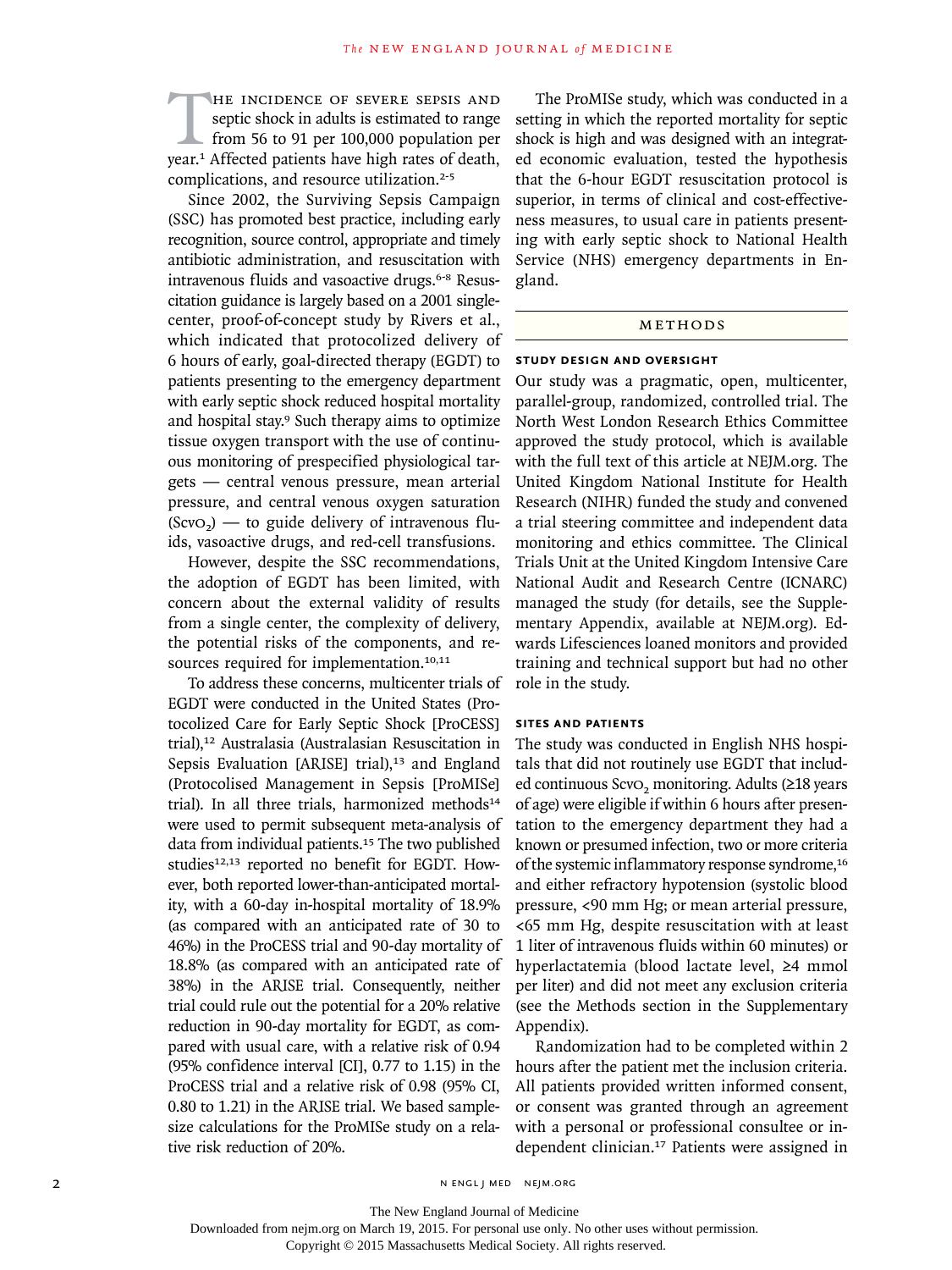a 1:1 ratio by means of 24-hour telephone randomization to receive either EGDT or usual care. Study-group assignment was performed by means of randomized permuted blocks, with variable block lengths of 4, 6, and 8, and stratified according to site. In all study patients, antimicrobial drugs were initiated before randomization.

## **Study Interventions**

After randomization, the usual-care group continued to receive monitoring, investigations, and treatment as determined by the treating clinicians, whereas the EGDT group started the resuscitation protocol (Fig. S1 in the Supplementary Appendix). For the latter, during the first hour, which was defined as the next whole hour (e.g., if randomization was performed at 9:24, then by 11 o'clock), a central venous catheter capable of continuous ScvO<sub>2</sub> monitoring was placed. The resuscitation protocol was followed for 6 hours (intervention period) with personnel involved and treatment location decided according to the site. At least one trained staff member was available throughout the intervention period. Key staff members were trained before the initiation of recruitment at each site. All other treatment, during the intervention period and after, was at the discretion of the treating clinicians. Blinding to study-group assignment was not possible. During the intervention period, data were collected prospectively for the EGDT group and retrospectively for the usual-care group to avoid the influence of data collection on treatment delivery.

## **Outcome Measures**

The primary clinical outcome was all-cause mortality at 90 days. Secondary outcomes were the score on the Sequential Organ Failure Assessment (SOFA)<sup>18</sup> at 6 hours and 72 hours; receipt of advanced cardiovascular, advanced respiratory, or renal support and the number of days in the first 28 days after randomization that were free from such support<sup>19</sup>; length of stay in the emergency department, intensive care unit (ICU), and hospital; duration of survival; all-cause mortality at 28 days, at hospital discharge, and at 1 year; and health-related quality of life (as measured on the European Quality of Life–5 Dimensions [EQ-5D] five-level questionnaire), resource use, and costs at 90 days and 1 year. Adverse events were monitored up to 30 days. All definitions are provided in the Supplementary Appendix.

## **Statistical Analysis**

Using the ICNARC Case Mix Program Database,<sup>20</sup> we estimated that 90-day mortality would be 40% in the usual-care group. On the basis of this estimation, we calculated that an enrollment of 1260 patients would have a power of 80% to detect a relative reduction of 20% in risk (absolute risk reduction, 8 percentage points) in the EGDT group, allowing for a loss to follow-up or withdrawal of 6%.<sup>21</sup>

All analyses were performed according to the intention-to-treat principle and were prespecified in the statistical analysis plan.22 A P value of less than 0.05 was considered to indicate statistical significance. All tests were two-sided with no adjustment for multiple comparisons. Continuous variables are reported as means and standard deviations or medians and interquartile ranges. Categorical variables are reported as proportions.

We used Fisher's exact test to compare betweengroup differences in the primary outcome. Relative and absolute reductions in risk are reported with 95% confidence intervals without adjustment. Secondary analyses of the primary outcome included odds ratio with adjustment for Mortality in Emergency Department Sepsis (MEDS) score components, sensitivity analyses for missing data, learning-curve analysis, and adherence-adjusted analysis. We conducted prespecified subgroup analyses by testing interactions between the effect of EGDT and the degree of protocolized care (in the usual-care group), age, MEDS score, $23$ SOFA score, and the time from presentation at the emergency department to randomization.

In the cost-effectiveness analysis, we reported quality-adjusted life-years (QALYs) by combining survival data with quality-of-life scores at 90 days and estimated incremental net benefits by valuing incremental QALYs at the recommended threshold for a QALY gain (£20,000 [U.S. \$28,430]) and then subtracting the incremental costs from this value.24 Stata/SE software, version 13.0, was used for all analyses. (Details about methods are provided in the Statistical Analysis section in the Supplementary Appendix.)

#### Results

## **Study Patients**

From February 16, 2011, to July 24, 2014, we screened 6192 patients at 56 sites (including 29% that are teaching hospitals), which resulted in the enrollment of 1260 patients (Tables S1 and

n engl j med nejm.org 3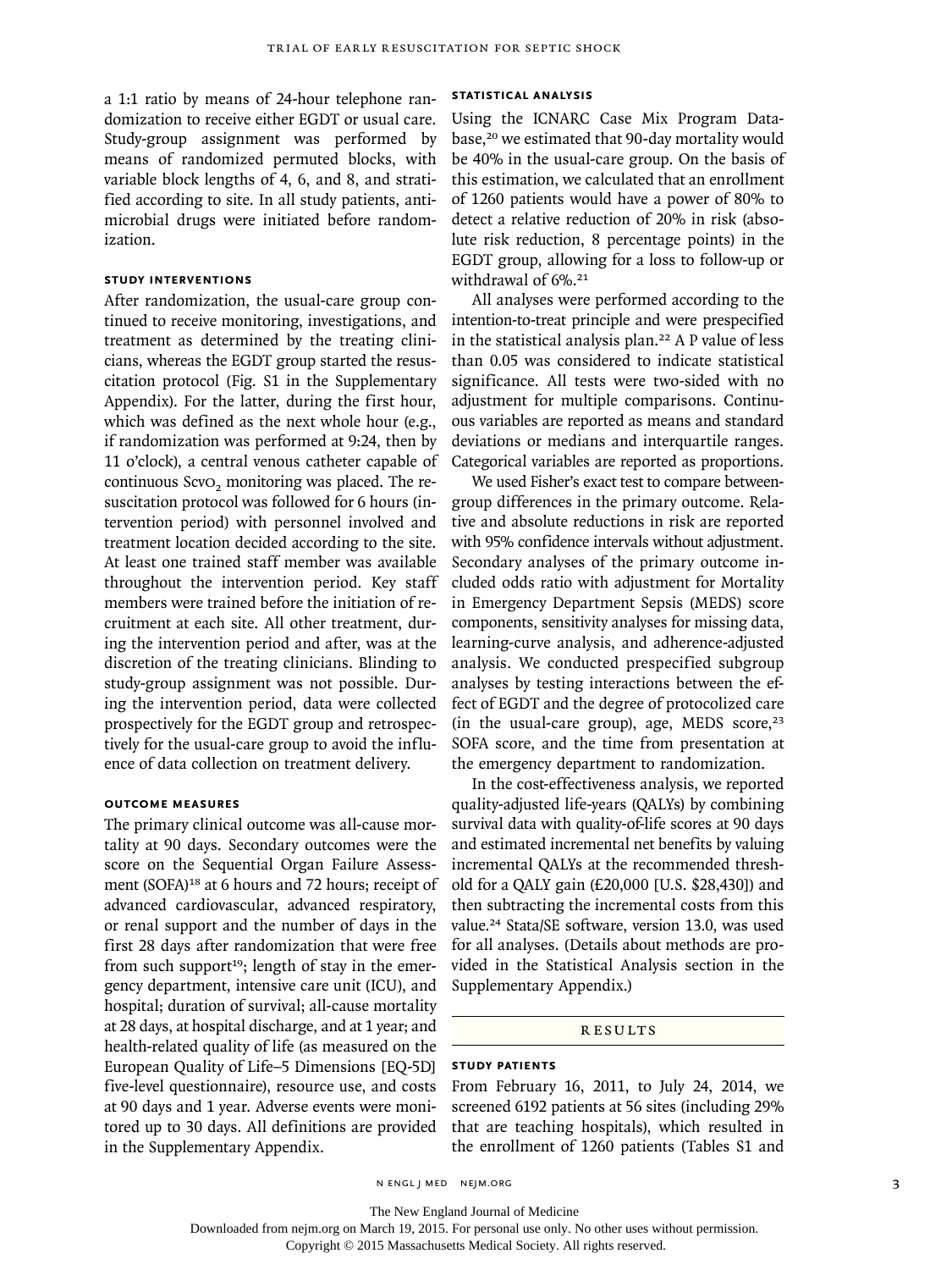S2 and Fig. S2 and S3 in the Supplementary Appendix). Four patients requested complete withdrawal and five were ineligible, which left 1251 patients in the initial analysis (625 in the EGDT group and 626 in the usual-care group). Eight patients withdrew before 90 days, which left 1243 patients in the analysis of outcomes (623 in the EGDT group and 620 in the usual-care group) (Fig. 1, and Table S3 in the Supplementary Appendix). The two study groups were well matched at baseline (Table 1, and Table S4 in the Supplementary Appendix).

The criterion for refractory hypotension was met in 338 patients (54.1%) in the EGDT group and 348 patients (55.6%) in the usual-care group, and the criterion for hyperlactatemia was met in 409 patients (65.4%) and 399 patients (63.7%), respectively. The intravenous-fluid volume before randomization was similar in the two groups, as were median times from presentation at the emergency department until inclusion criteria were met and until randomization. Only about two thirds of patients in either group were deemed likely to be admitted to the ICU from the emergency department if they were not enrolled in the study; those deemed unlikely to be admitted were less severely ill. The sites of infection (most commonly lung) were well balanced in the two groups. All patients received antimicrobial drugs before randomization.

## **Adherence to the Protocol**

Most patients in the EGDT group underwent timely insertion of a central venous catheter capable of continuous ScvO<sub>2</sub> monitoring. Two catheters that were inserted in error in the usual-care group were not used for monitoring ScvO<sub>2</sub> (Table 2, and Table S5 in the Supplementary Appendix). In the EGDT group, reasons for failure of insertion were as follows: patient no longer met inclusion criteria or met exclusion criteria (22 patients), there was a lapse in the process of care (lack of equipment, staff, beds, communication, or error) (20 patients), there were technical difficulties or problems with a patient (18 patients), there was a decision by a clinician (9 patients), or the patient declined to have a catheter inserted but did not withdraw from the trial (5 patients); in 4 patients, no reason was provided, and 2 patients died before catheter insertion. The mean (±SD) first ScvO<sub>2</sub> value recorded (at hour 1) was 70 $\pm$ 12% in the two groups receiving intravenous fluids

(Fig. S4 in the Supplementary Appendix). Standard central venous catheters were not mandated but were placed in 50.9% of the patients in the usual-care group, and ScvO<sub>2</sub> was measured from aspirated blood samples in 6 patients. Arterial catheters were also not mandated but were placed in most patients.

EGDT was stopped prematurely in 21 patients (median time to cessation, 3 hours) because active treatment was withdrawn (9 patients), the patient was no longer considered to have sepsis (5 patients), or EGDT was terminated in error (3 patients); in addition, 1 patient was transferred to an operating room, 1 patient declined treatment, and no reason was provided for 2 patients. Among the 35 patients who died within 6 hours (17 in the EGDT group and 18 in the usual-care group), 5 in the EGDT group and 6 in the usualcare group had withdrawal of active treatment. Adherence to EGDT ranged from 86 to 95%, depending on the method of assessment (Fig. S5 in the Supplementary Appendix).

## **Intervention Period**

During the 6-hour intervention period, patients in the EGDT group received more intravenous fluids than did patients in the usual-care group (Table 2). Hourly fluid volume decreased over the 6 hours, but patients in the usual-care group received a larger initial volume (Fig. S6 in the Supplementary Appendix). Crystalloids were administered more frequently than colloids in the two groups. More patients in the EGDT group than in the usual-care group received vasopressors and dobutamine. Although more patients in the EGDT group received red-cell transfusions, larger volumes were transfused in the usual-care group. During the 6-hour intervention period, administration of platelets and fresh-frozen plasma was similar in the two groups, although the volume of each was higher in the EGDT group (Table 2). At 6 hours, values for central venous pressure, mean arterial pressure, systolic blood pressure, and hemoglobin were similar in the two groups among patients in whom they were measured, which happened with greater frequency in the EGDT group (Table S6 in the Supplementary Appendix).

### **After the Intervention Period**

Between 6 and 72 hours, the numbers of patients

The New England Journal of Medicine

Downloaded from nejm.org on March 19, 2015. For personal use only. No other uses without permission.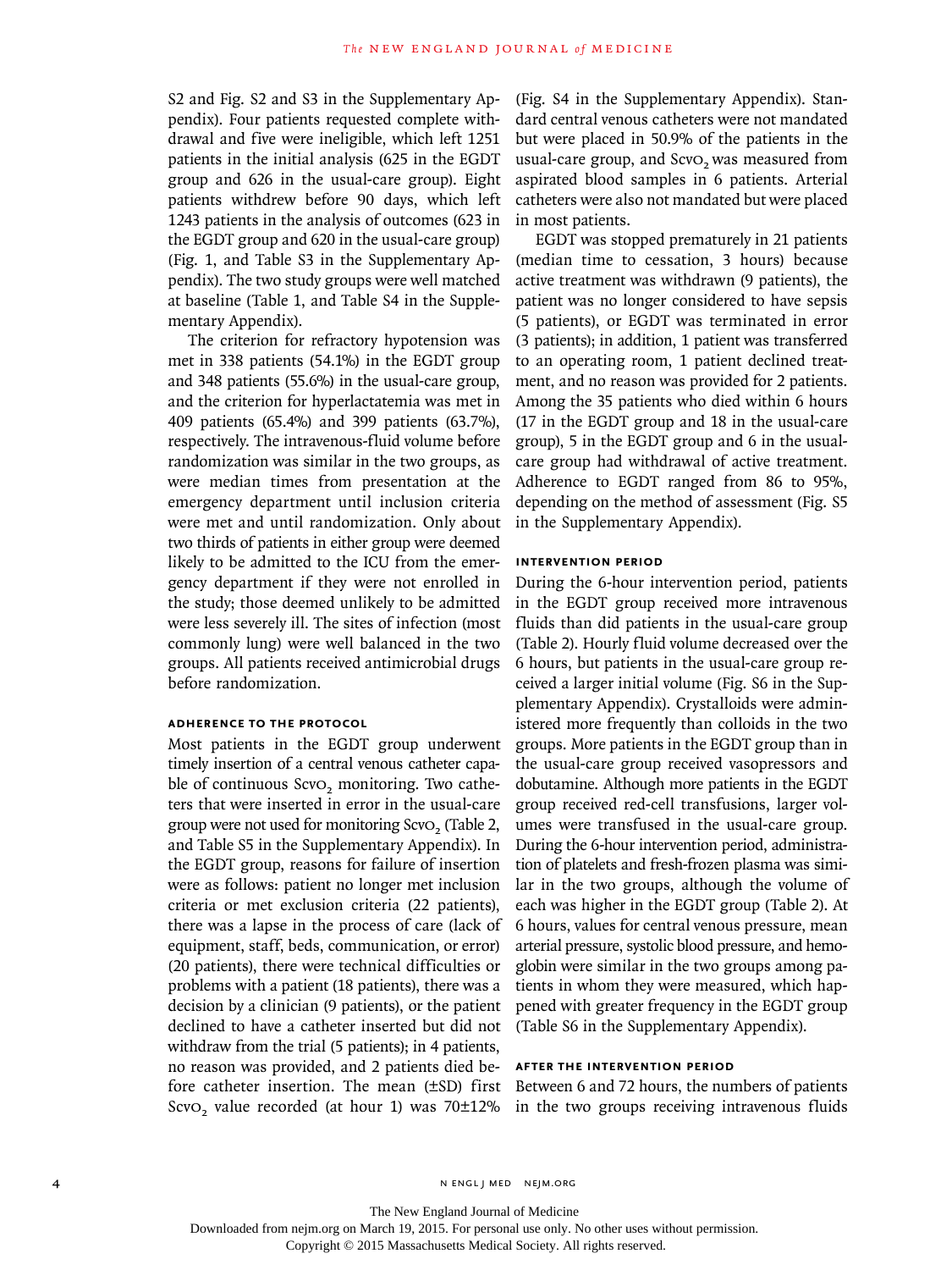

The New England Journal of Medicine

Downloaded from nejm.org on March 19, 2015. For personal use only. No other uses without permission. Copyright © 2015 Massachusetts Medical Society. All rights reserved.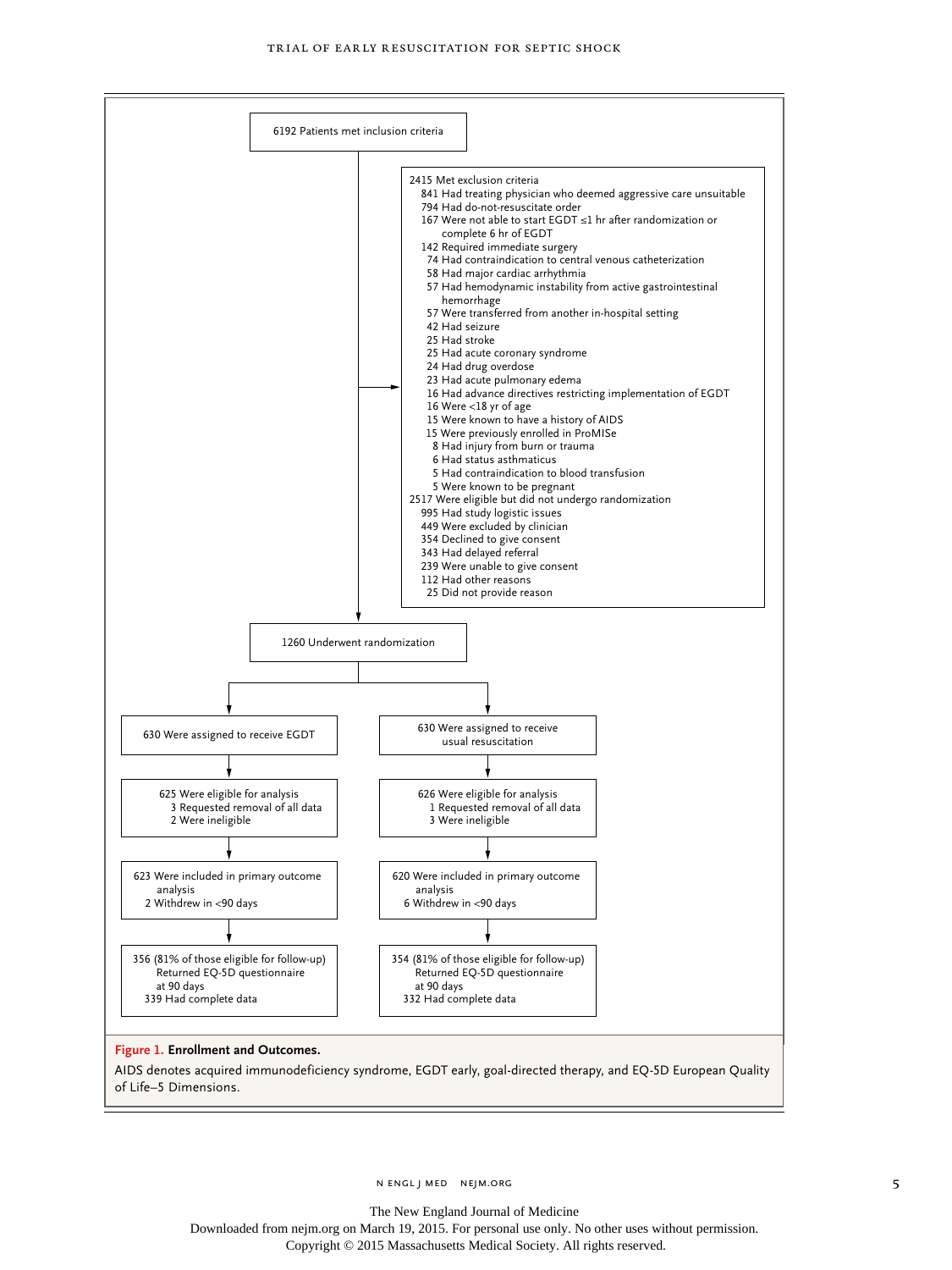#### **The NEW ENGLAND JOURNAL of MEDICINE**

| Table 1. Characteristics of the Patients at Baseline.*                                                 |                            |                                  |
|--------------------------------------------------------------------------------------------------------|----------------------------|----------------------------------|
| Characteristic                                                                                         | <b>EGDT</b><br>$(N = 625)$ | <b>Usual Care</b><br>$(N = 626)$ |
| $Age - yr$                                                                                             | $66.4 \pm 14.6$            | $64.3 \pm 15.5$                  |
| Male sex — no. $(\%)$                                                                                  | 356 (57.0)                 | 367 (58.6)                       |
| Refractory hypotension — no. (%)                                                                       | 338 (54.1)                 | 348 (55.6)                       |
| Systolic blood pressure - mm Hg                                                                        | $77.7 \pm 11.0$            | $78.4 \pm 10.2$                  |
| Mean arterial pressure - mm Hg                                                                         | $58.8 \pm 15.8$            | $59.0 \pm 10.7$                  |
| Hyperlactatemia - no. (%)                                                                              | 409 (65.4)                 | 399 (63.7)                       |
| Blood lactate level - mmol/liter                                                                       | $7.0 \pm 3.5$              | $6.8 \pm 3.2$                    |
| Intravenous fluids administered;                                                                       |                            |                                  |
| Before hospitalization until randomization - no./total no. (%)                                         | 612/625 (97.9)             | 606/625 (97.0)                   |
| Median total before hospitalization until randomization (IQR) $-$ ml                                   | 1950 (1000-2500)           | 2000 (1000-2500)                 |
| Supplemental oxygen - no./total no. (%) *                                                              | 397/539 (73.7)             | 407/542 (75.1)                   |
| Median time from presentation in emergency department to randomization (IQR) — hr                      | $2.5(1.8-3.5)$             | $2.5(1.8-3.5)$                   |
| Patient would have been admitted directly from emergency department to ICU if not<br>enrolled in study |                            |                                  |
| Yes                                                                                                    |                            |                                  |
| Patients — no. $(\%)$                                                                                  | 419 (67.0)                 | 427 (68.2)                       |
| APACHE II score                                                                                        | $20+6.9$                   | $19.0 + 7.1$                     |
| No                                                                                                     |                            |                                  |
| Patients — no. $(\%)$                                                                                  | 206 (33.0)                 | 199 (31.8)                       |
| APACHE II score                                                                                        | $15.0 \pm 6.1$             | $15.8 \pm 6.5$                   |
| APACHE II score                                                                                        | $18.7 + 7.1$               | $18.0 \pm 7.1$                   |
| MEDS score                                                                                             | $8.0 \pm 3.4$              | $7.9 \pm 3.3$                    |
| SOFA score                                                                                             | $4.2 \pm 2.4$              | $4.3 \pm 2.4$                    |
| Severe condition in medical history - no./total no. (%)**                                              | 181/622 (29.1)             | 161/626 (25.7)                   |
| Site of infection - no. (%)                                                                            |                            |                                  |
| Lungs                                                                                                  | 228 (36.5)                 | 207(33.1)                        |
| Abdomen                                                                                                | 40 (6.4)                   | 51 (8.1)                         |
| Blood                                                                                                  | 97(15.5)                   | 86 (13.7)                        |
| Central nervous system                                                                                 | 12(1.9)                    | 9 (1.4)                          |
| Soft tissue                                                                                            | 39(6.2)                    | 39 (6.2)                         |
| Urinary tract                                                                                          | 108(17.3)                  | 117(18.7)                        |
| Other                                                                                                  | 21(3.4)                    | 37(5.9)                          |
| No sepsis††                                                                                            | 4(0.6)                     | 3(0.5)                           |
| Unknown                                                                                                | 76 (12.2)                  | 77 (12.3)                        |
| Change from initial antimicrobial drugs by 72 hr — no./total no. $(\%)$                                | 359/615 (58.4)             | 342/617 (55.4)                   |

\* Plus–minus values are means ±SD. There were no significant differences between the two groups except for age (P=0.01). EGDT denotes early, goal-directed therapy, and IQR interquartile range.

† Intravenous fluids include crystalloids and colloids measuring more than 20 ml in volume and all blood products.

The use of supplemental oxygen was based on the fraction of inspired oxygen.

§ Scores on the Acute Physiology and Chronic Health Evaluation (APACHE) II range from 0 to 71, with higher scores indicating greater severity of illness. The APACHE II score was calculated on the basis of the last recorded data before randomization.

Scores on the Mortality in Emergency Department Sepsis (MEDS) scale range from 0 to 27, with higher scores indicating greater severity of illness. The MEDS score was calculated on the basis of the last recorded data before randomization.

Scores on the Sequential Organ Failure Assessment (SOFA) range from 0 to 24, with higher scores indicating a greater degree of organ failure. The SOFA score was calculated on the basis of the last recorded data before randomization. The SOFA renal score was based on

the plasma creatinine level only and did not include urine output.

\*\* Severe conditions in the medical history were defined according to the APACHE II score.

†† The lack of sepsis was confirmed after randomization.

The New England Journal of Medicine

Downloaded from nejm.org on March 19, 2015. For personal use only. No other uses without permission.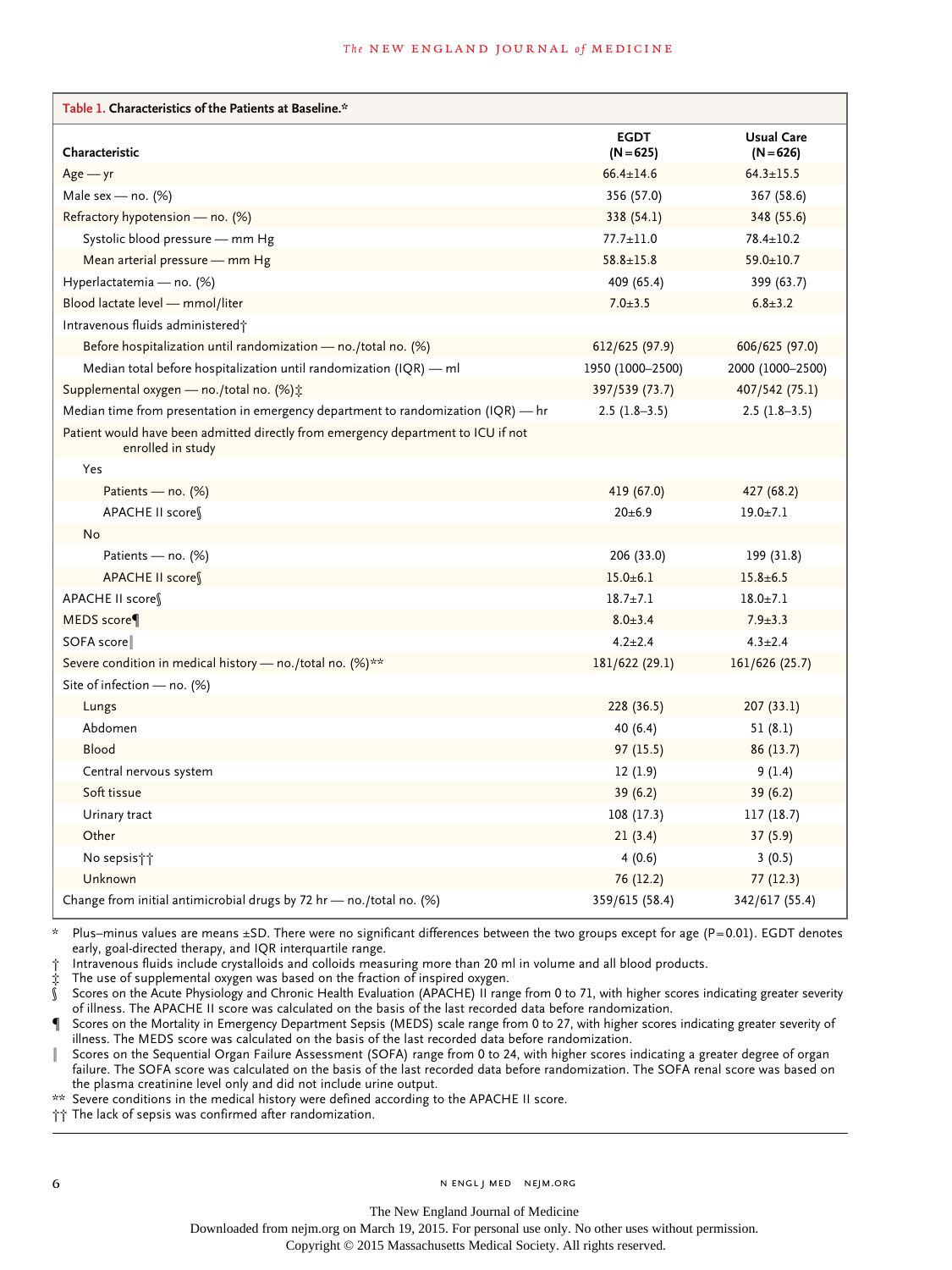| Table 2. Interventions Delivered during and after the 6-Hour Intervention Period.*   |                            |                           |                            |                           |
|--------------------------------------------------------------------------------------|----------------------------|---------------------------|----------------------------|---------------------------|
| Intervention                                                                         | Hour 0 to 6                |                           | Hour $>6$ to 72            |                           |
|                                                                                      | <b>EGDT</b><br>$(N = 625)$ | Usual Care<br>$(N = 626)$ | <b>EGDT</b><br>$(N = 608)$ | Usual Care<br>$(N = 607)$ |
| Supplemental oxygen - no./total no. (%)                                              | 558/623 (89.6)             | 557/625 (89.1)            | 520/603 (86.2)             | 515/603 (85.4)            |
| Insertion of central venous catheter with Scvo <sub>2</sub><br>monitoring capability |                            |                           |                            |                           |
| Patients - no./total no. (%)                                                         | 545/624 (87.3)             | 2/625(0.3)                | <b>NA</b>                  | <b>NA</b>                 |
| Before hour 1 - no./total no. (%)                                                    | 459/543 (84.5)             | <b>NA</b>                 | <b>NA</b>                  | <b>NA</b>                 |
| Insertion of any central venous catheter                                             |                            |                           |                            |                           |
| Patients - no./total no. (%)                                                         | 575/624 (92.1)             | 318/625 (50.9)            | ΝA                         | <b>NA</b>                 |
| Median time from randomization to insertion<br>$I(QR)$ — hr                          | $1.1(0.8-1.5)$             | $1.4(0.6-2.9)$            | <b>NA</b>                  | <b>NA</b>                 |
| Insertion of arterial catheter                                                       |                            |                           |                            |                           |
| Patients - no./total no. (%)                                                         | 462/623 (74.2)             | 389/625 (62.2)            | <b>NA</b>                  | <b>NA</b>                 |
| Median time from randomization to insertion<br>$(IQR)$ — hr                          | $1.1(0.4-1.9)$             | $1.0(0.2-1.9)$            | ΝA                         | ΝA                        |
| Median total intravenous fluids (IQR) - ml <sup>+</sup>                              | 2000 (1150-3000)           | 1784 (1075-2775)          | 3623 (1800-6060)           | 3981 (1895-6291)          |
| Intravenous colloids                                                                 |                            |                           |                            |                           |
| Patients - no./total no. (%) <sup>+</sup>                                            | 197/623 (31.6)             | 180/625 (28.8)            | 171/603 (28.4)             | 150/603 (24.9)            |
| Median volume (IQR) - ml                                                             | 1000 (500-1500)            | 750 (500-1000)            | 750 (500-1750)             | 750 (500-1500)            |
| Intravenous crystalloids                                                             |                            |                           |                            |                           |
| Patients - no./total no. (%)+                                                        | 584/623 (93.7)             | 597/625 (95.5)            | 537/603 (89.1)             | 543/603 (90.0)            |
| Median volume (IQR) — ml                                                             | 1750 (999-2750)            | 1500 (900-2380)           | 3403 (1576-5647)           | 3694 (1832-5911)          |
| Vasopressor - no./total no. (%)                                                      | 332/623 (53.3)             | 291/625 (46.6)            | 349/603 (57.9)             | 317/603 (52.6)            |
| Dobutamine - no./total no. (%)                                                       | 113/623 (18.1)             | 24/625(3.8)               | 107/603 (17.7)             | 39/603 (6.5)              |
| Red-cell transfusion                                                                 |                            |                           |                            |                           |
| Patients - no./total no. (%)                                                         | 55/623(8.8)                | 24/625 (3.8)              | 76/603 (12.6)              | 51/603 (8.5)              |
| Median volume (IQR) - ml                                                             | 309 (285-577)              | 535 (305-607)             | 351 (291-579)              | 552 (317-620)             |
| Platelets                                                                            |                            |                           |                            |                           |
| Patients - no./total no. (%)                                                         | 11/623(1.8)                | $10/625$ (1.6)            | 23/603(3.8)                | 25/603 (4.1)              |
| Median volume (IQR) — ml                                                             | 315 (200-340)              | 180 (163-342)             | 274 (182-366)              | 187 (172-357)             |
| Fresh-frozen plasma                                                                  |                            |                           |                            |                           |
| Patients - no./total no. (%)                                                         | 15/623(2.4)                | 14/625(2.2)               | 28/603(4.6)                | 30/603 (5.0)              |
| Median volume (IQR) — ml                                                             | 1007 (539-1095)            | 793 (526-1085)            | 587 (483-1000)             | 846 (528-1057)            |
| ICU admission - no./total no. (%)                                                    | 551/625 (88.2)             | 467/626 (74.6)            | <b>NA</b>                  | <b>NA</b>                 |
| Median time from randomization to ICU<br>admission $(IQR)$ — hr                      | $1.2(0.4-2.8)$             | $1.2(0.3-2.8)$            | ΝA                         | <b>NA</b>                 |

\* ICU denotes intensive care unit, NA not applicable, and ScvO2 central venous oxygen saturation.

† Included in this category is the administration of more than 20 ml of an intravenous fluid.

were similar, but patients in the usual-care group umes were larger in the usual-care group. The received larger volumes. More patients in the EGDT group received intravenous colloids, but overall volumes were similar in the two groups. The number of patients receiving intravenous crystalloids was similar in the two groups, but volumes were larger in the usual-care group. The number of patients receiving red-cell transfusions was higher in the EGDT group, but vol-

use of vasopressors and dobutamine remained higher in the EGDT group. Although the numbers of patients receiving platelets and fresh-frozen plasma were similar in the two groups, the volume of platelets was larger in the EGDT group, whereas the volume of fresh-frozen plasma was higher in the usual-care group (Table 2, and Table S7 in the Supplementary Appendix). At 72

n engl j med nejm.org 7

The New England Journal of Medicine

Downloaded from nejm.org on March 19, 2015. For personal use only. No other uses without permission.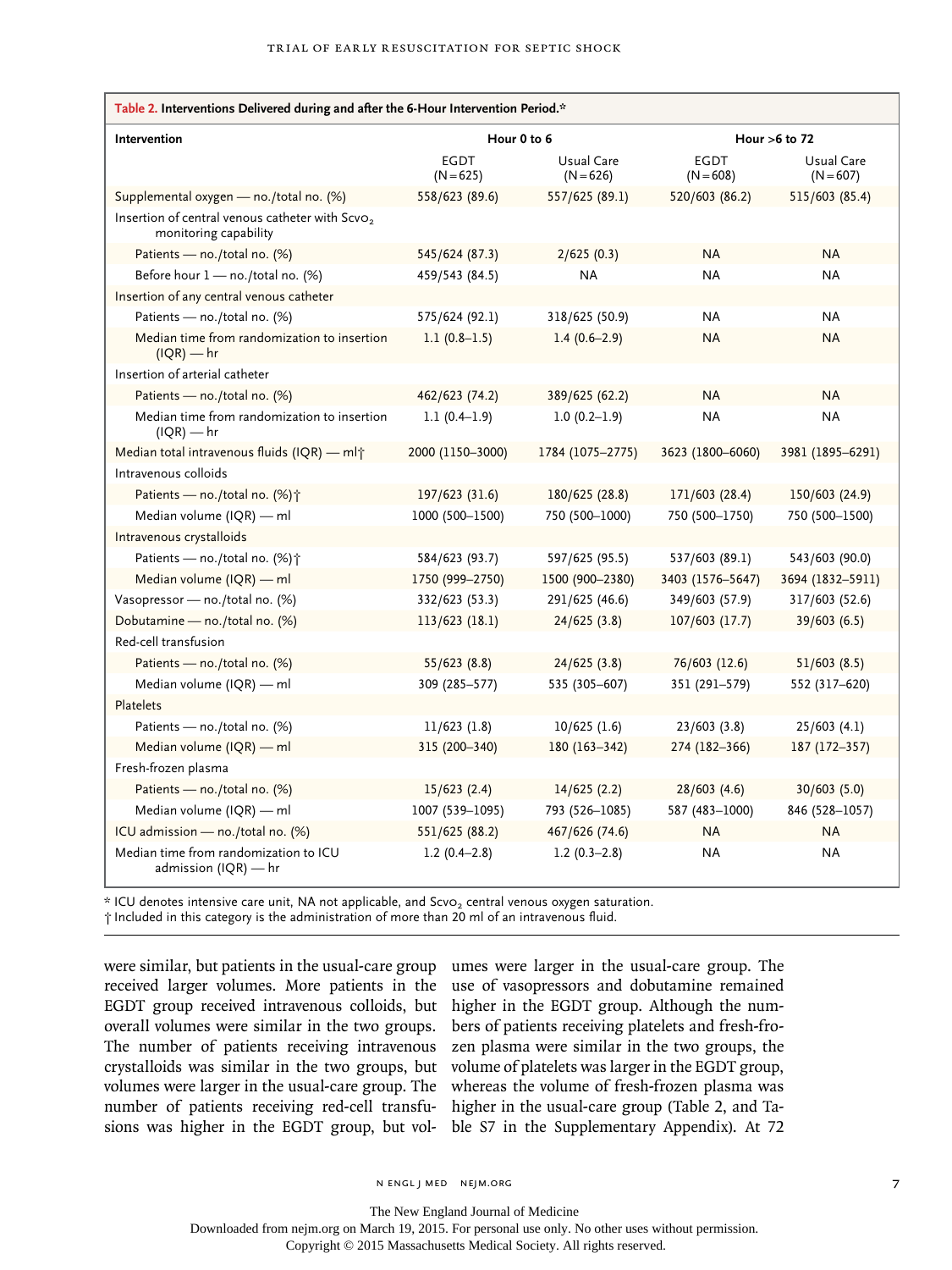hours, physiological, biochemical, and SOFA values were similar in the two groups (Table S8 in the Supplementary Appendix).

## **Primary Outcome**

Mortality at 90 days was not significantly different in the two groups, with deaths reported in 184 of 623 patients (29.5%) in the EGDT group versus 181 of 620 patients (29.2%) in the usualcare group, with an unadjusted relative risk in the EGDT group of 1.01 (95% CI, 0.85 to 1.20; P=0.90), for an absolute risk reduction of -0.3 percentage points (95% CI, −5.4 to 4.7). After adjustment for baseline characteristics, the odds ratio was 0.95 (95% CI, 0.74 to 1.24; P=0.73)

(Table 3). Sensitivity analyses for patients with a missing primary outcome (2 in the EGDT group and 6 in the usual-care group) showed relative risks ranging from 0.99 to 1.03. There was no evidence of a learning-curve effect  $(P=0.56)$ . In the adherence-adjusted analysis, the relative risk was 1.02 (95% CI, 0.78 to 1.32; P=0.90) (Table S9 and Fig. S7 in the Supplementary Appendix).

## **Secondary Outcomes**

The mean SOFA score at 6 hours, the proportion of patients receiving advanced cardiovascular support, and the median length of stay in the ICU were significantly greater in the EGDT group than in the usual-care group. No other secondary

| Table 3. Study Outcomes.*                                               |                             |                                  |                                              |                  |
|-------------------------------------------------------------------------|-----------------------------|----------------------------------|----------------------------------------------|------------------|
| <b>Outcome</b>                                                          | <b>EGDT</b><br>$(N = 625)$  | <b>Usual Care</b><br>$(N = 626)$ | <b>Incremental Effect</b><br>(95% CI)        | P Value          |
| <b>Clinical effectiveness</b>                                           |                             |                                  |                                              |                  |
| Primary outcome: death from any cause at 90 days -<br>no./total no. (%) | 184/623 (29.5)              | 181/620 (29.2)                   |                                              |                  |
| Relative risk                                                           |                             |                                  | 1.01 (0.85 to 1.20)                          | $0.90 +$         |
| Absolute risk reduction - percentage points                             |                             |                                  | $-0.3$ ( $-5.4$ to 4.7)                      |                  |
| Unadjusted odds ratio                                                   |                             |                                  | 1.02 (0.80 to 1.30)                          |                  |
| Adjusted odds ratio                                                     |                             |                                  | 0.95 (0.74 to 1.24)                          | 0.73             |
| Secondary outcomes                                                      |                             |                                  |                                              |                  |
| SOFA scoret:                                                            |                             |                                  |                                              |                  |
| At 6 hr                                                                 | $6.4 \pm 3.8$               | $5.6 \pm 3.8$                    | $0.8$ (0.5 to 1.1) §                         | < 0.001          |
| At 72 hr                                                                | $4.0 + 3.8$                 | $3.7 + 3.6$                      | 0.4 (-0.0 to $0.8$ )                         | 0.056            |
| Receipt of advanced cardiovascular support -<br>no./total no. (%)       | 230/622 (37.0)              | 190/614 (30.9)                   | 1.19 (1.02 to 1.40)                          | $0.026 +$        |
| Receipt of advanced respiratory support -<br>no./total no. (%)          | 179/620 (28.9)              | 175/615 (28.5)                   | 1.01 (0.85 to 1.21)                          | $0.90 +$         |
| Receipt of renal support - no./total no. (%)                            | 88/620 (14.2)               | 81/614(13.2)                     | 1.08 (0.81 to 1.42)                          | $0.62 +$         |
| Days free from advanced cardiovascular support up<br>to 28 days         | $20.3 \pm 11.9$             | $20.6 \pm 11.8$                  | $-0.3$ (-1.5 to 1.0) §                       | 0.63             |
| Days free from advanced respiratory support up to<br>28 days            | $19.6 \pm 12.1$             | $19.8 \pm 12.0$                  | $-0.2$ (-1.5 to 1.1)                         | 0.78             |
| Days free from renal support up to 28 days                              | $20.6 \pm 12.1$             | $20.6 + 11.9$                    | $0.0$ (-1.3 to 1.3) \                        | 0.97             |
| Median length of stay in emergency department<br>$I(QR)$ — hr           | 1.5 $(0.4 \text{ to } 3.1)$ | 1.3 (0.4 to 2.9)                 |                                              | 0.34             |
| Median length of stay in ICU (IQR) - days                               | 2.6 (1.0 to 5.8)            | 2.2 (0.0 to 5.3)                 |                                              | 0.005            |
| Median length of stay in hospital (IQR) - days                          | 9 (4 to 21)                 | 9(4 to 18)                       |                                              | 0.46             |
| Death from any cause - no./total no. (%)                                |                             |                                  |                                              |                  |
| At 28 days                                                              | 155/625 (24.8)              | 152/621 (24.5)                   | 1.01 (0.83 to 1.23)<br>0.95 (0.73 to 1.25)** | $0.90 +$<br>0.73 |
| At hospital discharge                                                   | 160/625 (25.6)              | 154/625 (24.6)                   | 1.04 (0.86 to 1.26)<br>0.98 (0.75 to 1.29)** | $0.74 +$<br>0.90 |

The New England Journal of Medicine

Downloaded from nejm.org on March 19, 2015. For personal use only. No other uses without permission.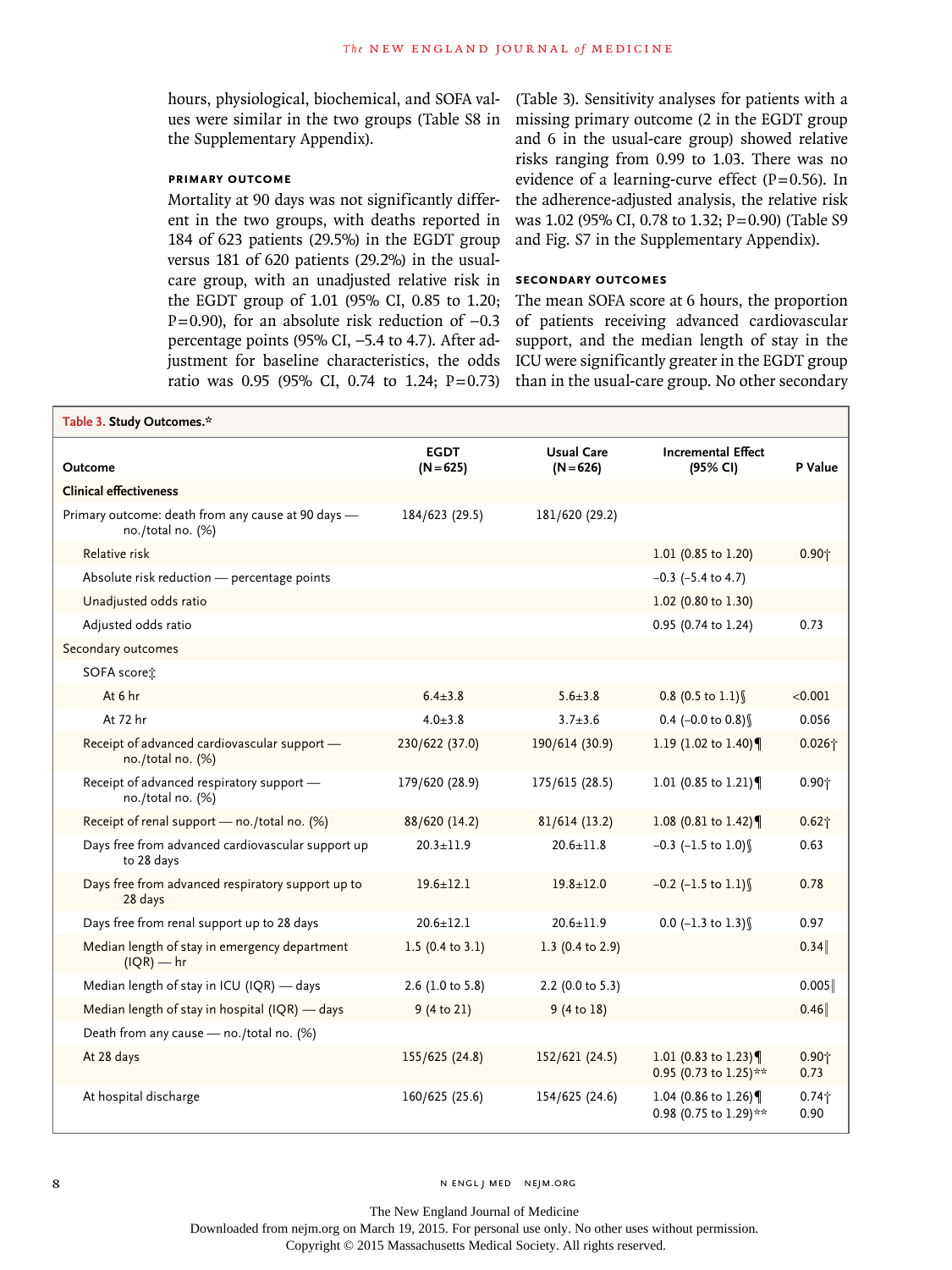| Table 3. (Continued.)                                     |                            |                                  |                                       |          |
|-----------------------------------------------------------|----------------------------|----------------------------------|---------------------------------------|----------|
| Outcome                                                   | <b>EGDT</b><br>$(N = 625)$ | <b>Usual Care</b><br>$(N = 626)$ | <b>Incremental Effect</b><br>(95% CI) | P Value  |
| <b>Cost-effectiveness</b>                                 |                            |                                  |                                       |          |
| Health-related quality of life on EQ-5D at<br>90 days † † | $0.609 + 0.319$            | $0.613+0.312$                    | $-0.004$ ( $-0.051$ to $0.044$ )      | 0.88     |
| Quality-adjusted life-yr up to 90 days                    | $0.054 \pm 0.048$          | $0.054 \pm 0.048$                | $-0.001$ (-0.006 to 0.005)            | 0.85     |
| Costs up to 90 days                                       |                            |                                  |                                       | 0.26     |
| Pounds                                                    | $12,414\pm 14,970$         | $11,424\pm 15,727$               | 989 (-726 to 2,705)                   |          |
| Dollars                                                   | 17,647±21,280              | 16,239±22,356                    | 1,406 $(-1,032)$ to 3,845)            |          |
| Incremental net benefit up to 90 days the                 |                            |                                  |                                       | 0.25     |
| Pounds                                                    | <b>NA</b>                  | <b>NA</b>                        | $-1,000$ (-2,720 to 720)              |          |
| <b>Dollars</b>                                            | <b>NA</b>                  | <b>NA</b>                        | $-1,422$ (-3,866 to 1,023)            |          |
| Serious adverse events - no. (%)                          | 30(4.8)                    | 26 (4.2)                         | 1.16 (0.69 to 1.93)                   | $0.58 +$ |

\* All values for the incremental effect are for the EGDT group as compared with the usual-care group. Plus–minus values are means ±SD.

The P value was calculated with the use of Fisher's exact test.

‡ Renal scores on the Sequential Organ Failure Assessment (SOFA) were based on the plasma creatinine level only. Patients in whom the variables for SOFA renal and SOFA coagulation scores were not recorded between randomization and 6 hours had these values carried forward from baseline, if recorded. Scores for 181 patients who died or were discharged before 48 hours (84 in the EGDT group and 97 in the usual-care group) were not included in SOFA score at 72 hours.

This value is the difference between the means.

This value is the relative risk.

The P value was calculated by means of the Wilcoxon rank-sum test.

This value is the adjusted odds ratio.

†† Scores on the European Quality of Life–5 Dimensions (EQ-5D) questionnaire range from 0 (death) to 1 (perfect health), with higher scores indicating a better quality of life.

‡‡ The incremental net benefit was calculated according to methods of the National Institute for Health and Care Excellence (NICE) by multiplying the mean gain or loss in quality-adjusted life-years by £20,000 (\$28,430) and subtracting from this value the incremental cost. The currency conversion factor that was used was  $f_1$  equals \$1.4215.

outcomes were significantly different (Table 3, and Table S10 in the Supplementary Appendix). There was no significant difference in the duration of survival between the two groups  $(P=0.63)$ by the log-rank test; adjusted hazard ratio, 0.94, 95% CI, 0.79 to 1.11; P=0.46) (Fig. 2). Mean EQ-5D scores and QALYs were similar in the two groups. The average cost was higher in the EGDT group (£12,414 [U.S. \$17,647]) than in the usual-care group (£11,424 [U.S. \$16,239]), but the difference was not significant ( $P=0.26$ ) (Table 3, and Tables S11 through S16 and Fig. S8 in the Supplementary Appendix). The incremental net benefit for EGDT as compared with usual care was negative and similar across prespecified subgroups and alternative scenarios that were considered in sensitivity analyses (Tables S17 and S18 and Fig. S9 in the Supplementary Appendix). The probability that EGDT was cost-effective was below 20% (Fig. S10 in the Supplementary Appendix).



**Figure 2. Kaplan–Meier Survival Estimates.**

Shown is the probability of survival for patients with severe sepsis receiving early, goal-directed therapy (EGDT) and those receiving usual care at 90 days.

n engl j med nejm.org 9

The New England Journal of Medicine

Downloaded from nejm.org on March 19, 2015. For personal use only. No other uses without permission.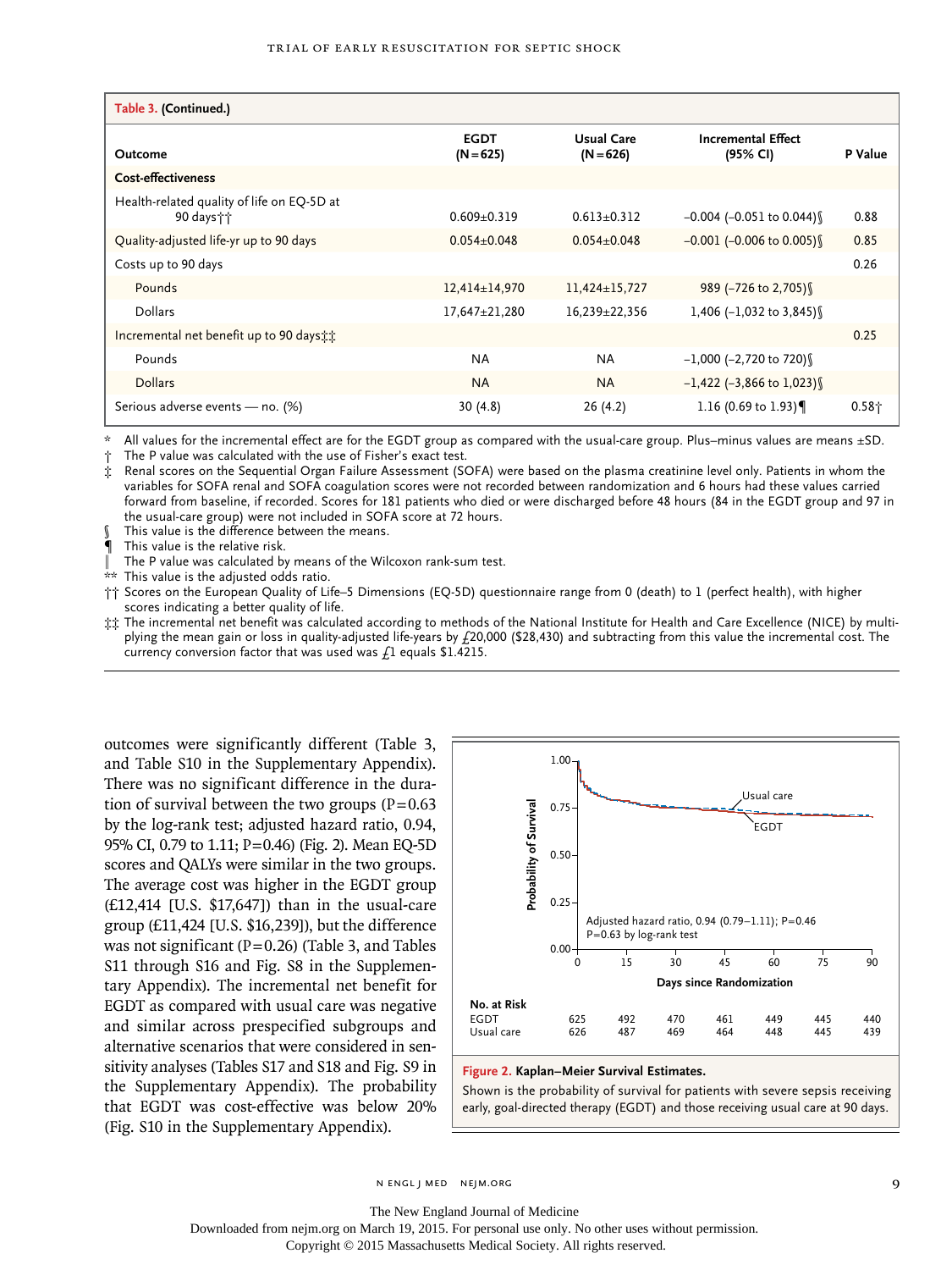### **Subgroup Analyses**

There was no significant difference regarding the effect of EGDT according to prespecified subgroups as defined by the degree of protocolized care used in the usual-care group, age, MEDS score, SOFA score, or time from presentation at the emergency department to randomization  $(P=0.39$  to 0.72 for interaction) (Table S9 and Fig. S11 in the Supplementary Appendix).

## **Serious Adverse Events**

At least one serious adverse event was reported in 30 patients (4.8%) in the EGDT group and 26 patients (4.2%) in the usual-care group ( $P=0.58$ ) (Table 3, and Table S19 in the Supplementary Appendix). Four serious adverse events were reported as being related to EGDT (two cases of pulmonary edema and one of arrhythmia, which were deemed to be probably related, and one case of myocardial ischemia, which was deemed to be definitely related), as compared with four events (in three patients) related to usual care (two cases of pneumothorax and one case of pulmonary edema, which were deemed to be probably related, and one case of ventricular fibrillation, which was deemed to be definitely related).

## Discussion

In our study involving adults with early signs of septic shock who presented to emergency departments in England, there was no significant difference in mortality at 90 days among those receiving 6 hours of EGDT and those receiving usual resuscitation. Although the overall rate of death in the usual-care group was lower than anticipated (29% rather than 40%), it is unlikely that patients in the EGDT group would have a relative reduction of more than 15% in risk. The effect of EGDT was not significantly different in prespecified subgroups. More patients receiving EGDT were admitted to and spent more days in the ICU. Treatment intensity was greater in the EGDT group, driven by adherence to the protocol and indicated by the increased use of central venous catheters, intravenous fluids, vasoactive drugs, and red-cell transfusions. Increased intensity was reflected by significantly higher SOFA scores and more days of receiving advanced cardiovascular support. There were no significant differences in any other secondary outcomes, including health-related quality of life, which was

patients (0.60) than in the general population matched for age and sex  $(0.80)$ .<sup>25</sup> On average, the use of EGDT increased costs, and given similar QALYs in the two groups, the probability that EGDT was cost-effective was below 20%.

Our study was set in a real-world context and in a large, representative, mixed sample of approximately one quarter of NHS hospitals in England. Site setup was rapid, and the study recruited the full 1260 patients over a shorter time period than those of the two similar studies in the United States<sup>12</sup> and Australasia.<sup>13</sup> This factor minimized the potential for other changes in clinical practice to affect outcomes. Unlike previous studies, our study reports on quality of life and cost-effectiveness at 90 days. Loss to follow-up was low, and all analyses were conducted according to a prespecified statistical analysis plan and included adjusted analyses to address the degree of adherence to EGDT and the possibility of the existence of a learning curve for its delivery.

Our study has several limitations. As in all studies that enroll patients presenting to emergency departments, recruitment was more challenging on weekends and during out-of-office hours; overall, only one third of eligible patients were recruited, although exclusion from the study by a clinician was rare. The intervention could not be blinded, but the risk of bias was minimized through central randomization to ensure the concealment of study-group assignments and the use of a primary outcome that was not subject to observer bias. Since the rate of death was lower than anticipated, our study data may not apply to settings with higher mortality.

Unlike Rivers et al., in their 2001 study, we did not observe a significant reduction in hospital mortality with the use of EGDT. Many aspects of initial sepsis management have changed during the past 15 years, as can be seen in comparing the usual-care groups. In our study, as compared with the study by Rivers et al., mortality was substantially reduced, randomization occurred later, patients appeared to be less sick at baseline (with lower blood lactate levels and Acute Physiology and Chronic Health Evaluation [APACHE] II scores), and all patients received antibiotics before randomization. In addition, our patients received much lower volumes of intravenous fluids and more vasoactive drugs (Table S20 in the Supplementary Appendix).

substantially poorer in this severely ill group of was equivalent to adherence levels in the ProCESS<sup>12</sup> The level of adherence to EGDT was good and